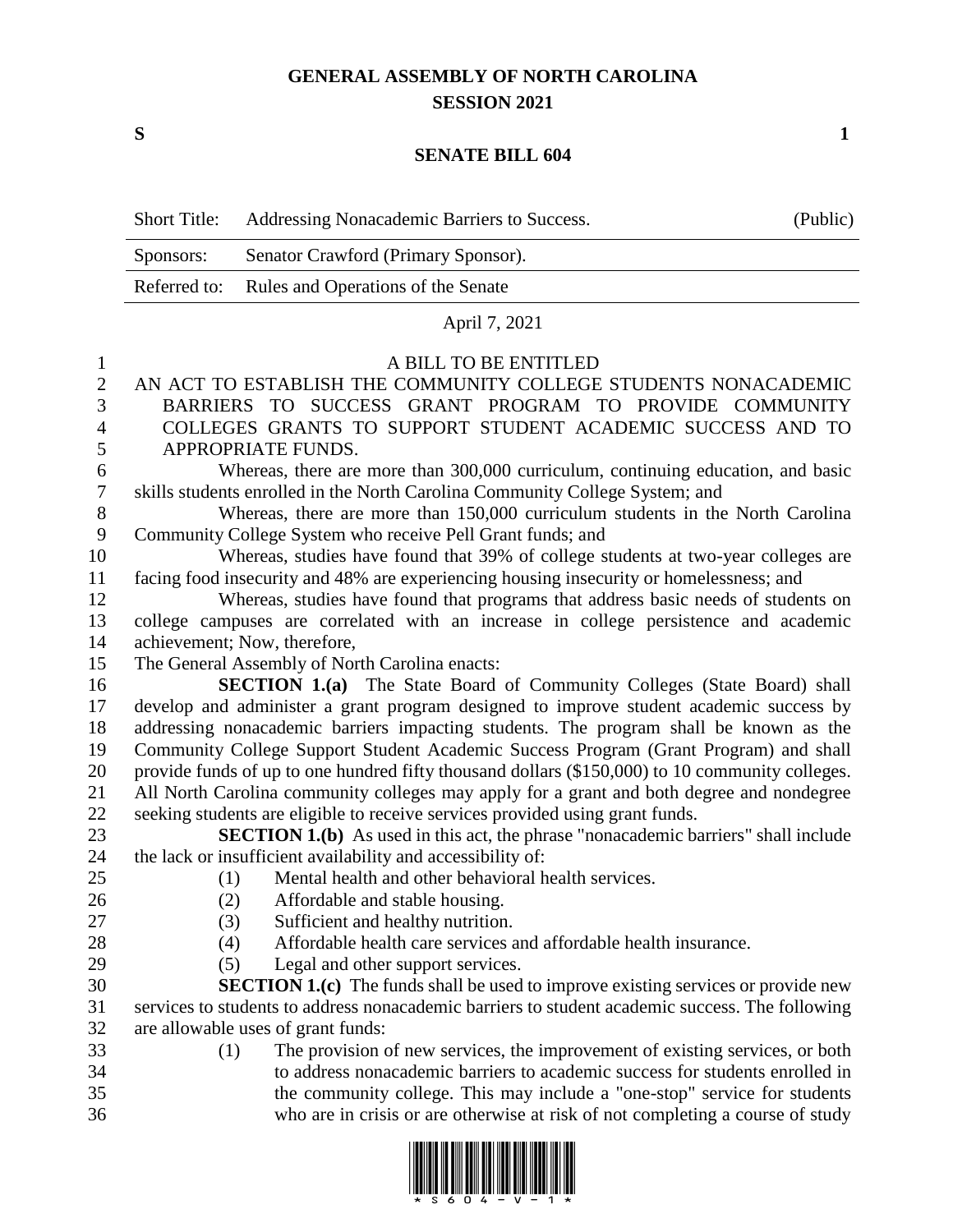|                     |     | <b>General Assembly Of North Carolina</b><br><b>Session 2021</b>                                 |
|---------------------|-----|--------------------------------------------------------------------------------------------------|
|                     |     | due, at least in part, to nonacademic barriers. The service may utilize                          |
|                     |     | individuals who are trained to assess student needs and assist students with                     |
|                     |     | accessing appropriate services and community resources.                                          |
|                     | (2) | Research regarding the improvement of community college student academic                         |
|                     |     | success.                                                                                         |
|                     | (3) | The expansion of outreach and training on the community college campus to                        |
|                     |     | identify and address the nonacademic barriers to student academic success.                       |
|                     |     | <b>SECTION 1.(d)</b> The State Board shall develop an application process, including             |
|                     |     | metrics, definitions, and benchmarks, for the Grant Program. The application shall include, at a |
|                     |     | minimum, all of the following components:                                                        |
|                     | (1) | Identify the nonacademic barriers specific to that college that negatively                       |
|                     |     | impact student academic success and an inventory of existing services                            |
|                     |     | currently available to students to overcome those barriers.                                      |
|                     | (2) | Identify current methods the community college uses to measure whether                           |
|                     |     | exiting services improve student academic success.                                               |
|                     | (3) | Specify how the community college will use grant funds to address                                |
|                     |     | nonacademic barriers to student academic success.                                                |
|                     | (4) | Specify how the community college will measure the impact grant funds have                       |
|                     |     | on addressing nonacademic barriers and improving student academic success.                       |
|                     |     | <b>SECTION 1.(e)</b> The State Board shall take into consideration all of the following          |
|                     |     | when awarding Grant Program funds:                                                               |
|                     | (1) | The demonstrated need for services for students enrolled in the community                        |
|                     |     | college with priority given to colleges located in catchment areas where fewer                   |
|                     |     | mental and behavioral health services are available.                                             |
|                     | (2) | Whether the proposal includes effective approaches for initiating or expanding                   |
|                     |     | on-campus services that address the nonacademic barriers to student academic                     |
|                     |     | success and student mental health.                                                               |
|                     | (3) | The extent to which the proposal targets underserved and at-risk populations                     |
|                     |     | as defined by the System Office.                                                                 |
|                     | (4) | The extent to which the proposal includes coordination with existing                             |
|                     |     | community mental and behavioral health services and other community                              |
|                     |     | resources.                                                                                       |
|                     | (5) | The extent to which the proposal includes innovative practices to improve                        |
|                     |     | student academic success as defined by the System Office.                                        |
|                     | (6) | The extent to which the proposal demonstrates the greatest potential for                         |
|                     |     | replication and dissemination.                                                                   |
|                     |     | <b>SECTION 1.(f)</b> The State Board shall make all grant awards no later than March 31,         |
|                     |     | 2022. Except as provided in subsection (h) of this section, no community college may receive     |
|                     |     | more than one grant for the 2021-2023 fiscal biennium. Each community college shall use at       |
|                     |     | least eighty percent (80%) of the funds awarded to pay for personnel. The community college      |
|                     |     | may use up to twenty percent (20%) of the funds awarded to provide professional development      |
|                     |     | to community college employees and acquire technology and other equipment and supplies to        |
|                     |     | implement the grant. The funds shall remain available for expenditure for two years from the     |
|                     |     | date the State Board awards a grant to the community college.                                    |
|                     |     | <b>SECTION 1.(g)</b> Each community college that receives grant funds shall report all of        |
|                     |     | the following related to use of the funds to the State Board and on a schedule to be determined  |
| by the State Board: |     |                                                                                                  |
|                     | (1) | The number of unique services provided to students.                                              |
|                     | (2) | The unduplicated number of students who received services.                                       |

(3) The types of services received.